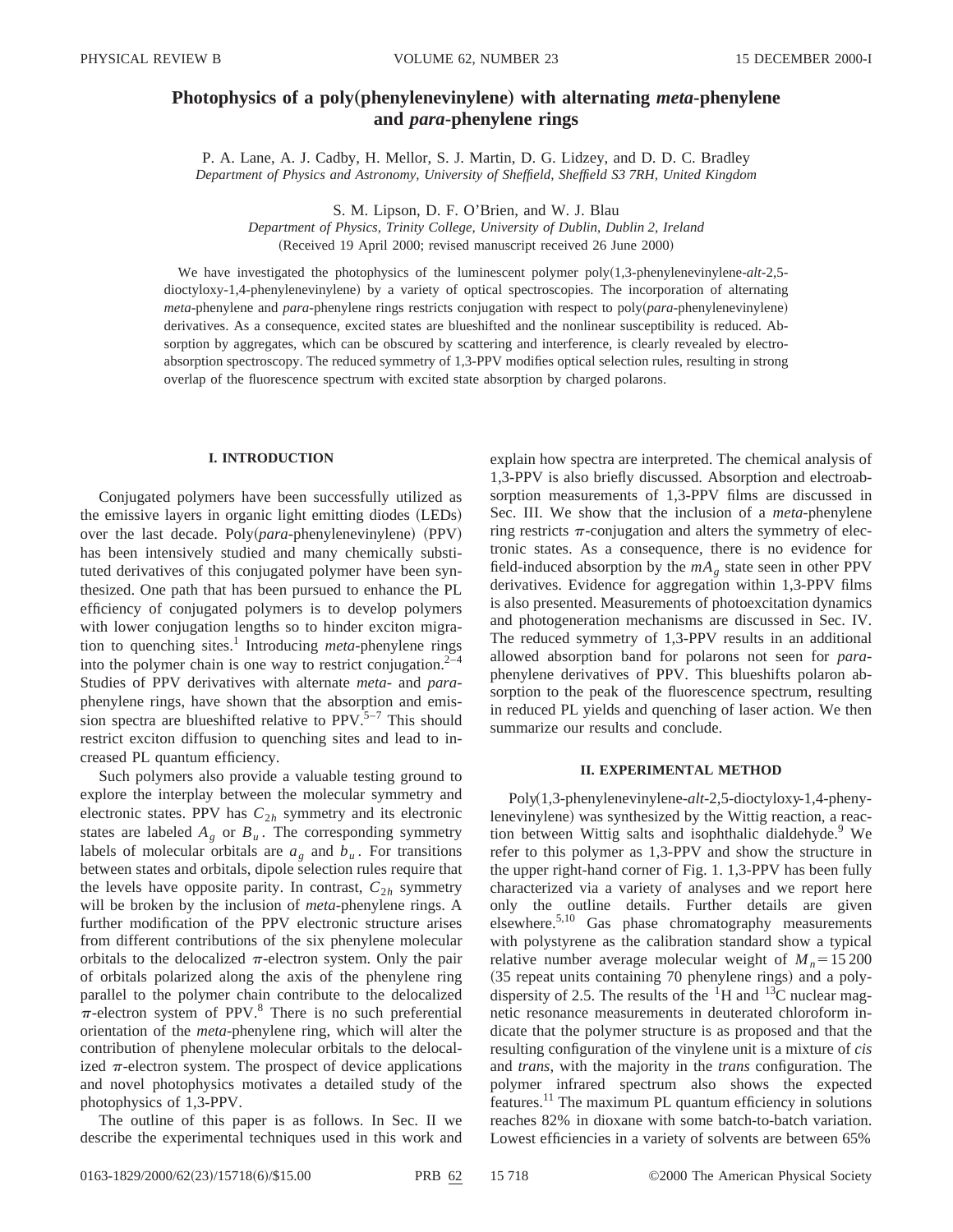

FIG. 1. The absorption (solid line, right axis) and fluorescence spectra (solid line, left axis) of 1,3-PPV. The dashed lines show the individual absorption bands. The co-polymer repeat unit is shown in the inset.

and 70%. These values were obtained using a calibrated integrating sphere and have been confirmed by separate measurements undertaken at the University of Regensburg.<sup>6</sup> 1,3-PPV shows the desired high PL efficiency for which it was designed. Lasing is readily achieved for 1,3-PPV in solution under pulsed excitation. The characteristics of the laser action are described in detail elsewhere.<sup>6</sup>

The absorption and fluorescence spectra were measured with calibrated spectrophotometers. The electronic structure of 1,3-PPV was also studied by electroabsorption  $(EA)$  spectroscopy. In an EA experiment, a sinusoidal electric field modulates the absorption of light. For nondegenerate states and to second order in the applied electric field, the change in the optical absorption is proportional to a combination of the first and second derivatives of the absorption coefficient with respect to energy. These arise from differences in the polarizability ( $\partial \alpha/\partial E$ ) and/or permanent dipole moment  $(\partial \alpha^2/\partial E^2)$  of the ground and excited states.<sup>12</sup> The electric field also mixes the symmetry of electronic states, which causes a transfer of oscillator strength from allowed to forbidden optical transitions. This results in bleaching of the allowed absorption and the appearance of induced absorption bands in the EA spectrum.<sup>13–19</sup> Samples were mounted in a cold-finger liquid nitrogen cryostat equipped with optical and electrical access. A sinusoidal electric field modulated at 5 kHz was applied to the sample using the reference output of a lock-in amplifier driving a high voltage amplifier. Light is dispersed through a monochromator, focused onto the sample and then is detected by a silicon photodiode. Lock-in amplification was employed to detect changes,  $\Delta T$ , in the transmission *T*.

Photoexcitation dynamics were studied by photoinduced absorption  $(PA)$  spectroscopy. For PA measurements, the sample is excited by an amplitude-modulated pump beam and changes in the transmission of a probe beam are measured by lock-in amplification of a photodetector. The 457.9 nm line of an argon ion laser at a power density of  $30 \, \text{mW/cm}^2$  was used as the pump beam and a monochromated tungsten white light source was used as the probe. The use of multiple detectors and gratings enabled the PA spectrum to be investigated between 0.7 and 3.0 eV. The pump beam was modulated at 120 Hz by an acousto-optical modulator and the spectra were measured under vacuum at 80 K. The PA spectrum, defined as the normalized change,  $\Delta T$ , in transmission of the probe beam, *T*, is proportional to the photoexcitation density, *n*. This in turn is proportional to the product of the excited state lifetime and the quantum yield  $\eta$ :

$$
-\Delta T/T = n\sigma d = \eta S \sigma \tau, \qquad (1)
$$

where  $\sigma$  is the excited state crosssection, *S* is the pump density (photons per unit area), and  $\tau$  is the excitation lifetime. The lock-in amplifier simultaneously measures the in-phase and quadrature signals, which can be compared to determine the excitation lifetime and correlate different PA bands. For monomolecular recombination, the in-phase and quadrature PA signals will, respectively, depend upon the modulation frequency ( $f = \omega/2\pi$ ) and the excitation lifetime  $\tau$  as<sup>20</sup>

$$
\Delta T_{\rm IN} \propto 1/[1+(\omega \tau)^2],\tag{2}
$$

$$
\Delta T_{\text{QUAD}} \propto \omega \,\tau / [1 + (\omega \,\tau)^2].\tag{3}
$$

#### **III. ELECTRONIC STRUCTURE OF 1,3-PPV**

The absorption and fluorescence spectra of a 1,3-PPV film are shown in Fig. 1. The absorption edge is at 2.65 eV with maxima at 3.05 and 3.69 eV. There are also absorption bands at 4.9, 5.5, and 6.0 eV. The dashed lines in Fig. 1 show a deconvolution of the absorption bands, assuming Gaussian tails. The optical gap of 1,3-PPV is blueshifted by 0.34 eV with respect to that of DOO–PPV. The width of the observed absorption features is due to both unresolved vibronic structure and inhomogeneous broadening. The absorption spectrum of 1,3-PPV is significantly redshifted from that of distyrylbenzene, for which the lowest energy absorption peak is at 3.48 eV with vibronic features at 3.30 eV, 3.64 eV, and  $3.85$  eV.<sup>21,22</sup> The PL spectrum of 1,3-PPV peaks at 2.42 eV, with a shoulder present at 2.34 eV. The fluorescence efficiency of a neat film, measured with an integrating sphere and exciting at 354 nm, was measured to be  $25 \pm 1\%$ . This compares favorably to a previous study by Holzer *et al.*, where the PL efficiency of a 1,3-PPV solution was measured to be  $64\%$ , but that of a neat film to be only  $4.7\%$ .<sup>6</sup> Pang *et al.* have reported solid state fluorescence efficiencies between 61% and 82% for the hexyloxy and butyloxy equivalents of 1,3-PPV.<sup>7</sup> However, these measurements were performed by comparison to a standard rather than using a calibrated integrating sphere and therefore may not be directly comparable.

The effect of alkoxy substitution on the absorption spectrum of PPV has been widely debated. The absorption spectrum of PPV consists of bands at 3.0, 3.8, 4.8, and 6  $eV^{8,23-26}$  Substituted derivatives of PPV exhibit the same structure, although the energy and relative strength of each band depends upon the substituent. 1,3-PPV shows two significant differences from other substituted PPV derivatives: the absorption band at  $3.8 \text{ eV}$  (band II) is unusually strong and an additional band at 5.5 eV can be seen. Absorption band II is similarly strong in the 1,3-PPV derivatives synthesized by Pang *et al.*<sup>7</sup> The origin of band II has been controversial. Some workers have assigned this band to a forbidden transition which becomes allowed because of charge conjugation symmetry  $(CCS)$  breaking by the sidechains.<sup>23-25</sup>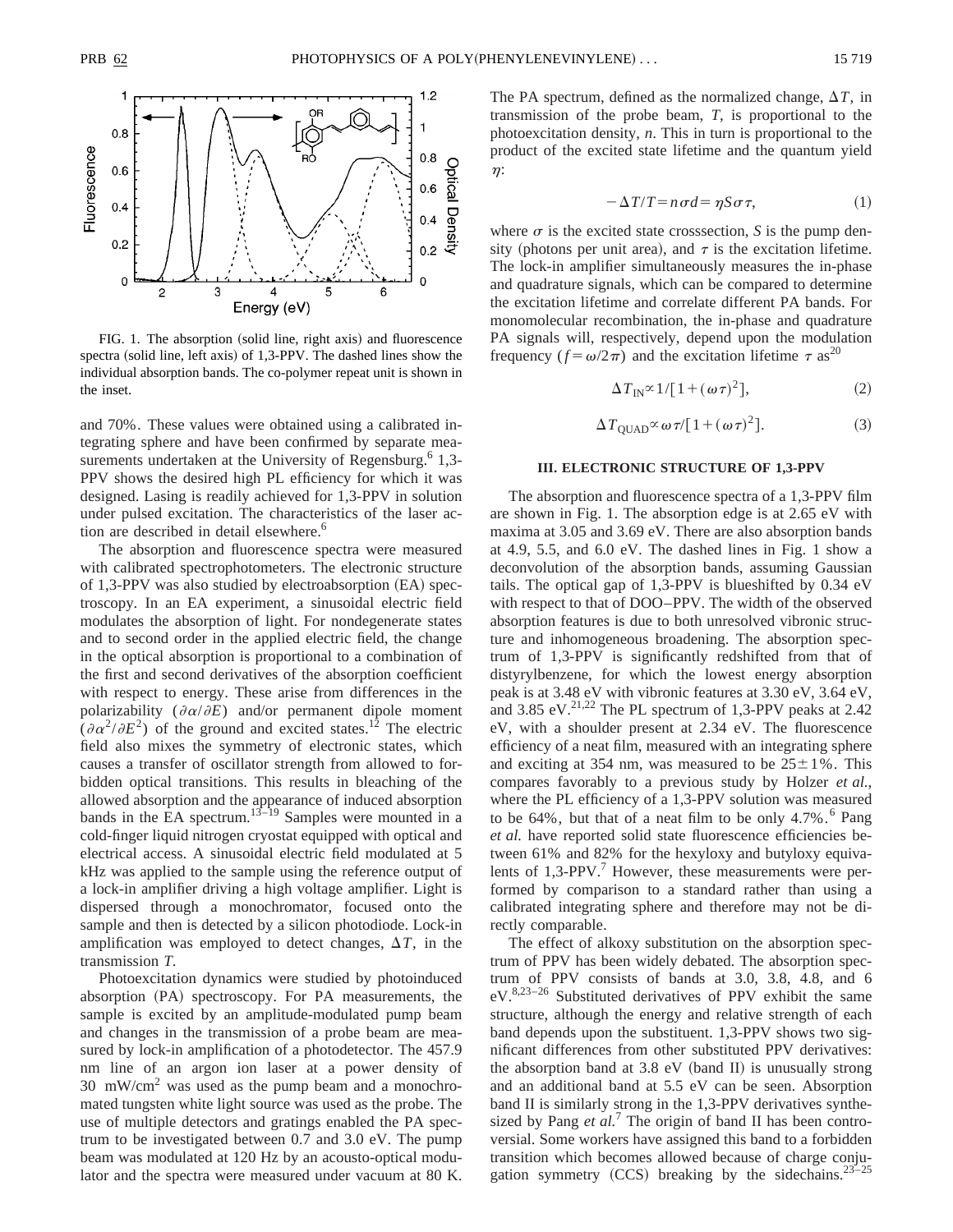

FIG. 2. The electroabsorption spectrum of  $1,3-PPV$  (symbols) and the derivative of the absorption spectrum with respect to energy (line). The inset shows the low-energy portion of the EA spectrum on an expanded scale.

Others believe that the effects of CCS breaking alone are weak and have little effect on the optical properties of the material. $8,26-28$  Within this context, the strength of band II is closely related to the effective conjugation length of the polymer. It is therefore intriguing that band II is especially strong in 1,3-PPV, where the incorporation of *meta*phenylene rings alters the symmetry and restricts conjugation.

An essential assumption of many PPV models is that the photophysics of the lowest excited state of the polymer, arising from the six orbitals of a phenylene ring (and the orbitals of the vinylene bond), can be described by two of the phenylene molecular orbitals which are polarized along the long axis of the polymer chain, one of the two degenerate  $e_{1g}$ highest occupied molecular orbitals (HOMO) and one of the two degenerate  $e_{2u}$  lowest unoccupied molecular orbitals (LUMO). The different absorption bands of PPV derivatives are due to transitions (i) between delocalized  $(d \rightarrow d^*)$ , (ii) and (iii) mixed transitions  $(d \rightarrow l^*, l \rightarrow d^*)$ , and (iv) transitions between localized orbitals (*l*→*l*\*). Conjugation across *meta*-phenylene rings requires inclusion of both pairs of degenerate phenylene molecular orbitals. This could possibly explain the unusual strength of the 3.8 eV and the emergence of an additional peak at 5.5 eV not seen in *para*-phenylene PPV derivatives.

The electroabsorption spectrum and the first derivative of the absorption spectrum with respect to energy are shown in Fig. 2. The main EA peak at 2.73 eV follows the derivative absorption spectrum indicating that a redshift of absorption due to the Stark effect has occurred. Both the EA and derivative spectra contain a vibronic sideband at 2.9 eV and a second peak at 3.5 eV, which is related to the absorption band at 3.64 eV. Above 4 eV, the EA and derivative spectra are not well correlated. The main differences to note between the EA and derivative absorption spectra are the initial feature at the onset of EA at approximately 2.5 eV, an unusual doubling occurring at the minima of the EA spectra, and deviations above 4 eV.

The *meta*-phenylene ring in 1,3-PPV alters the symmetry of the material and restricts  $\pi$  conjugation. The third order nonlinear susceptibility of 1,3-PPV at the EA peak  $(2.9 \text{ eV})$ was calculated using Kramers Kronig relations. These values were determined to be  $\Re \gamma = 1.28 \times 10^{-11}$  esu and  $\Im \gamma$ 



FIG. 3. In-phase (top) and quadrature (bottom) PA spectra of a (a) neat film of 1,3-PPV and (b) a blend containing  $60\%$  1,3-PPV and 40% polystyrene by weight.

 $=1.73\times10^{-11}$  esu. Comparison of the derivative absorption and EA spectra in Fig. 3 results in a maximum polarizability  $\Delta p$ =623 Å<sup>3</sup> at 2.9 eV, more than an order of magnitude less than Liess *et al.*<sup>19</sup> calculated for several luminescent conjugated polymers (including substituted PPV derivatives). The polarizability of the lowest excited state of  $1,3$ -PPV is only 50% larger than that of *trans,trans'* distyrylbenzene (420 Å<sup>3</sup>).<sup>24</sup> The much lower polarizability of 1,3-PPV is consistent with restricted conjugation owing to incorporation of *meta*-phenylene rings.

The feature at the onset of the EA spectrum is shown on an expanded scale in the inset of Fig. 2. A clear maximum with  $-\Delta T/T = 3.5 \times 10^{-6}$  is seen at 2.5 eV. This feature cannot be due to activation of a symmetry forbidden transition lying below the main absorption band as 1,3-PPV is highly luminescent. As strong fluorescence proceeds from the lowest lying singlet excited state (Kasha's rule), transitions from the lowest excited state must be dipole allowed. The fact that this feature is more prominent in the EA spectrum than the derivative absorption spectrum suggests that this state has a slightly higher polarizability than that of the main absorption band. The absorption spectrum of 1,3-PPV has a tail between 2.3 and 2.7 eV  $(Fig. 1)$ . The reduced transmission of the film below 2.3 eV could be due to absorption, scattering, interference fringes or a combination of these effects. The EA spectrum shows that this tail is due to absorption rather than other effects. Photothermal deflection spectroscopy is a useful technique for detecting subgap absorption, but can be difficult to apply near the absorption edge due to saturation of the signal. EA spectroscopy is particularly suited to detecting such states as it is insensitive to scattering, but can still be used even when there is strong absorption. We suggest that the low energy state is due to aggregates within the polymer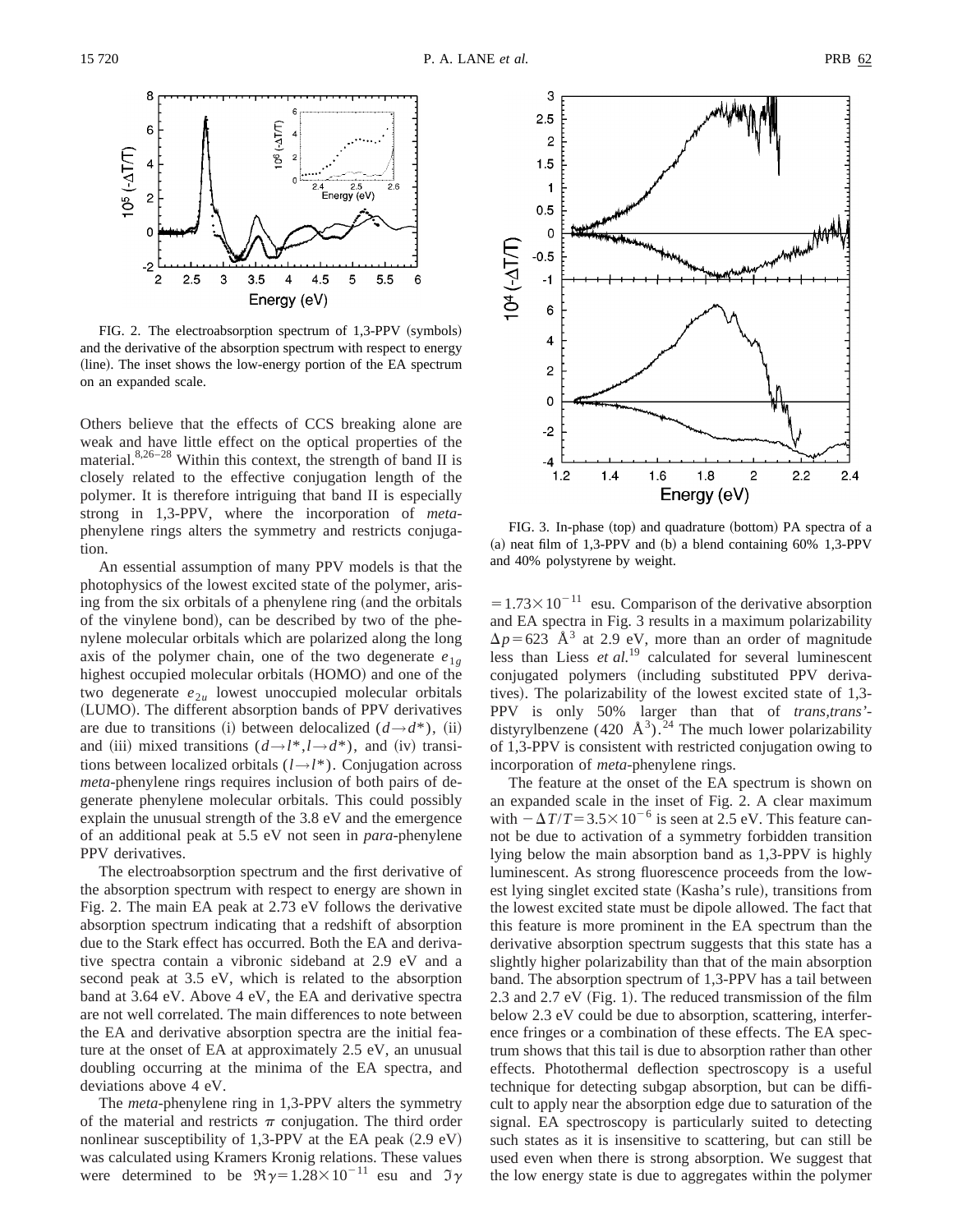film. Aggregation may result from the structure of the polymer chain. The *meta*-phenylene ring induces a 60° bend between repeat units of the co-polymer which would result in a sixfold  $(6<sub>1</sub>)$  helical configuration of the polymer chain, with 12 phenylene rings per turn. Further studies of the polymer structure are warranted.

The alkoxy sidechain and *meta* link in the 1,3-PPV mean that the polymer does not have the rotation and inversion symmetry typical for PPV derivatives  $(C_{2h})$ . Therefore the usual  $A_{\varphi}$  and  $B_{\mu}$  labelling of states does not apply to this polymer. However, the EA and derivative absorption spectra deviate at energies above the  $\pi-\pi^*$  transition. One difficulty in interpretation arises because the EA spectrum covers different absorption bands, which will have differing nonlinear responses. However, it was not possible to effectively model the higher energy EA spectrum either by including different contributions from the absorption bands or by invoking transfer of oscillator strength to a one-photon forbidden transition.<sup>29,30</sup>

The unusual doubling feature seen at the minima of the electroabsorption spectra must be due to the presence of *meta*-phenylene rings. This feature is not observed in the EA spectra of DOO–PPV and other PPV derivatives containing only *para*-phenylene rings.<sup>19,31</sup> However, we have observed similar features in the EA spectra of distyrylbenzene derivatives where the central *para*-phenylene ring has been replaced by a *meta*-phenylene ring.<sup>32</sup> The EA spectrum is a weighted average of a number of phonons that couple to the electronic transition. It may be that the weighting function is different for *meta*-phenylene compounds than for *para*phenylene compounds or that the change in the molecular symmetry changes which phonon modes couple to the electronic transition.

# **IV. PHOTOEXCITATION DYNAMICS AND PHOTOGENERATION MECHANISMS**

We now turn to studies of photoexcitation dynamics and photogeneration mechanisms in 1,3-PPV. In particular, we are interested in how changing the symmetry of the polymer repeat unit affects excited state absorption spectra. Figure 3 shows the PA spectra of  $(a)$  a neat film of 1,3-PPV and  $(b)$  a blend containing 60% 1,3-PPV and 40% polystyrene by weight. The latter film was prepared in order to disrupt aggregation. The absorption and fluorescence spectra of the blended film do not substantially differ from the neat film, though its fluorescence efficiency (29%) is somewhat higher than that of the neat film (25%). The in-phase PA spectra above 2.0 eV are unreliable due to contamination of the PA spectrum by fluorescence. Heating of the sample by the probe beam modulates the magnitude of the fluorescence and thermochromic shifts can make it impossible to correct by simply scaling the PL intensity. However, there was virtually no contribution of fluorescence to the quadrature PA signal. Both samples have a PA band with a maxima at 1.87 eV; the neat film also has a second PA band with a maximum at 2.25 eV.

There are two possible candidates for the PA bands: charged polarons and neutral triplet excitons. Figure 4 shows the absorption spectra of a solution of 1,3-PPV at a concentration of 1.25 g/l in dichloromethane doped by  $FeCl<sub>3</sub>$  at a



FIG. 4. The absorption spectrum of 1,3-PPV in solution and doped by the addition of  $FeCl<sub>3</sub>$ . The lines show a deconvolution of the polaron absorption into two bands with peaks at 1.92 and 2.30 eV.

concentration of 3.75 g/l  $(0.023 M)$ . The polymer is oxidized by the dopant and the absorption spectra show the formation of an absorption band with a peak at  $2.28$  eV  $(543$  nm) due to positive polarons on the polymer chain. The line shape of the doping induced absorption spectrum was independent of the dopant concentration. We did not observe a second oxidation step due to bipolaron (dication) formation. Comparison of the PA spectra shown in Fig. 3 and doping-induced absorption spectrum shown in Fig. 4 lead us to assign the band at 2.25 eV to polarons and the band at 1.87 eV to triplet excitons. The assignment of the feature at 2.25 eV to polarons is supported by comparison of the PA spectra of the two films. In a blend, we observe triplet excitons, but few polarons. From this we conclude that polarons in 1,3-PPV are predominately formed through interchain coupling and disrupting aggregation reduces the polaron population. The reduced PL efficiency with increased charge photogeneration is consistent with quenching of luminescence by polarons through excited state absorption and direct quenching of singlet excitons.

The PA spectrum of the neat film consists of overlapping excited state absorption of both polarons and triplet excitons. The relative triplet contribution can be determined by subtracting the polaron absorption (from Fig. 4) from the quadrature PA spectrum of the neat film. Figure 5 compares the triplet absorption of the neat film, scaled by a factor of 2, to the PA spectrum of the blended film. The two spectra are identical with the triplet PA of the neat film twice that of the blended film. The larger triplet PA in the neat film is related to either a change in the excited state lifetime or the quantum yield  $Eq. (1)$ . Both PA bands in the neat film were approximately linear with the laser power, which means that recombination is monomolecular. The excitation lifetime can therefore be determined by measuring the dependence of the PA signals upon the modulation frequency and modelling the results using Eqs.  $(2)$  (in-phase) and  $(3)$  (quadrature). Figure 6 shows the modulation frequency dependence of the PA bands at 1.87 eV in both films and 2.25 eV in the neat film. The experimental data are shown as symbols and the fits to Eqs.  $(2)$  or  $(3)$  are shown as solid lines. The triplet lifetime is measured to be  $0.46\pm0.01$  ms for both samples and the po-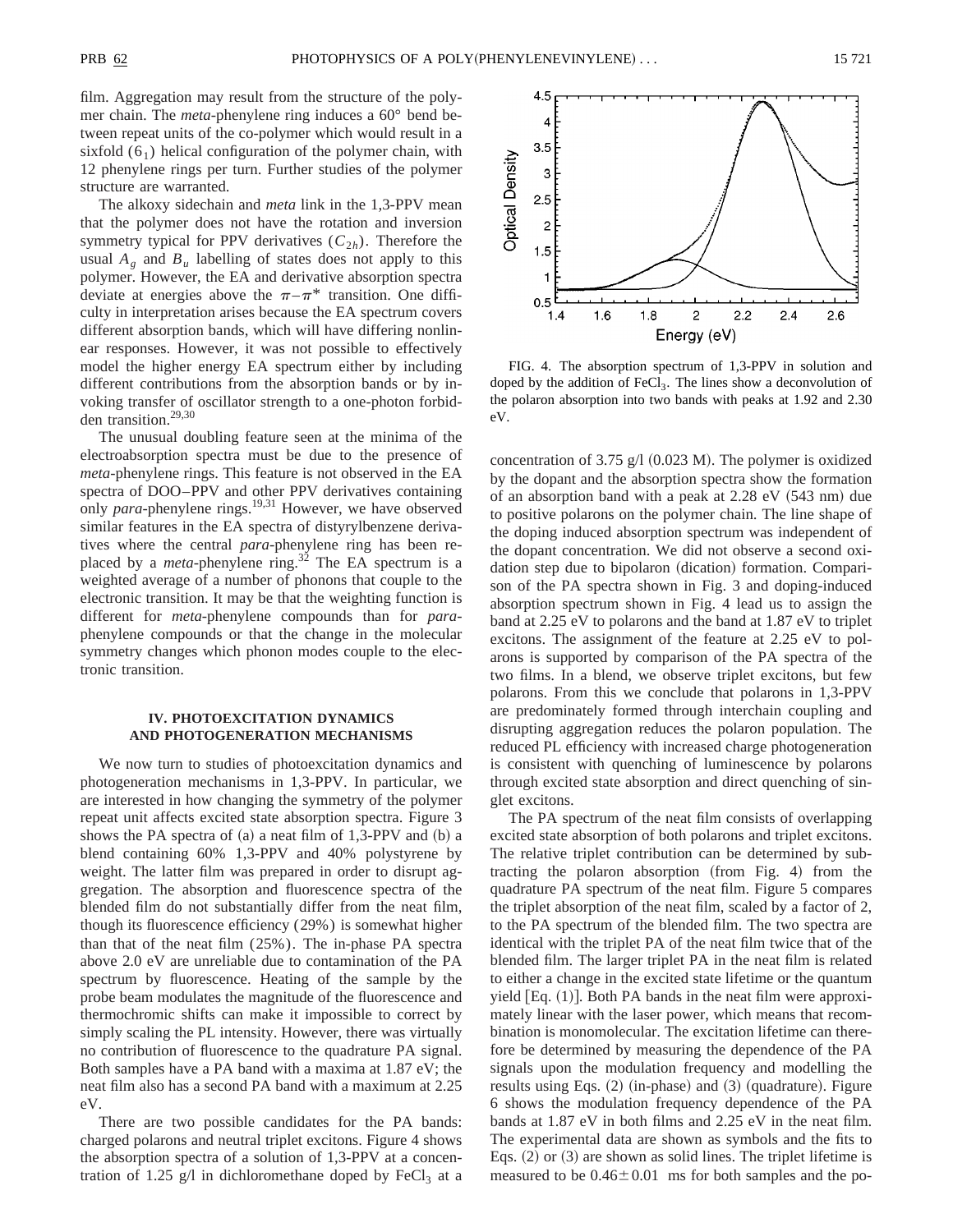

FIG. 5. A comparison of the triplet photoinduced absorption in the blended film (symbols) and neat film (line). The triplet PA spectrum in the neat film was determined by subtracting the polaron absorption  $(Fig. 4)$  and scaling by a factor of 2.

laron lifetime to be  $0.39 \pm 0.02$  ms for the neat film. There is excellent agreement between the lifetimes calculated using either the in-phase and quadrature signals.

The triplet lifetime is the same in both samples, but the triplet signal of the neat film is twice that of the blended film. As the excitation lifetimes are the same in both samples, the



FIG. 6. Dependence of the PA signals upon the modulation frequency.  $(a)$  Triplet PA in the matrix isolated film;  $(b)$  triplet PA in the neat film;  $(c)$  polaron PA in the neat film. In-phase data are shown as filled circles, quadrature data are shown as open circles, and lines are fits to the data using Eqs.  $(2)$  or  $(3)$ .



FIG. 7. Schematic diagram of the molecular orbitals of a negatively charged polaron in 1,3-PPV and DOO–PPV. Allowed transitions are shown by solid lines and forbidden transitions by dashed lines.

increased PA signal in a neat film is due to a much higher triplet quantum yield  $[Eq. (1)]$ . This could be a result of enhanced intersystem crossing or transformation of geminate polaron pairs from singlet to triplet spin configurations before recombination.33 The latter explanation is consistent with a correlation between enhanced polaron and triplet photogeneration. The excited state absorption peak of triplet excitons occurs at a much higher energy for  $1,3-PPV (1.87 \text{ eV})$ than for DOO–PPV  $(1.45 \text{ eV})$ , but at a slightly lower energy than for *trans,trans'*-distyrylbenzene  $(1.95 \text{ eV})$ .<sup>34</sup> This measurement independently confirms the conclusion arising from comparison of the absorption spectra and nonlinear susceptibility of these three materials: incorporation of *meta*phenylene rings is a useful way in which to engineer the band gap and conjugation length of PPV derivatives.

The excited state absorption spectrum of polarons occurs at a surprisingly high energy and strongly overlaps with the fluorescence spectrum. Whereas the absorption and fluorescence spectra of 1,3-PPV are blueshifted by 0.34 eV with respect to  $poly(2,5\text{-dioctyloxy-1},4\text{-phenylenevinylene})$ (DOO–PPV), the absorption peak of polarons is blueshifted by 0.75 eV. This is a consequence of the different symmetries of 1,3-PPV and DOO–PPV. Figure 7 shows a schematic diagram of molecular orbitals for negatively charged polarons in 1,3-PPV and DOO–PPV. The parity of orbitals in DOO–PPV alternates between  $a<sub>g</sub>$  and  $b<sub>u</sub>$ , and optical transitions are allowed only between orbitals of opposite parity.35,36 These selection rules do not hold for corresponding transitions in 1,3-PPV, resulting in a third allowed transition at a relatively much higher energy than for DOO– PPV. The absorption spectra of doped 1,3-PPV in Fig. 4 show a relatively weak band between 1.7 and 1.9 eV, where one would expect to observe polaron absorption. The subgap absorption of doped 1,3-PPV can be resolved into two bands with maxima at 1.92 and 2.30 eV. These are shown as lines in Fig. 4. It is unclear as to why the 2.30 eV peak is much stronger than the 1.92 eV peak.

Although 1,3-PPV readily exhibits lasing in solution<sup>6</sup> and has a high solid state fluorescence efficiency, films of 1,3- PPV did not exhibit spectral narrowing under high intensity excitation seen for other PPV derivatives. $37-39$  The lack of spectral narrowing is a consequence of the spectral overlap of the fluorescence and excited state absorption spectra. These results have significant implications in developing new polymers for optoelectronic applications. Developments in recent years have led to the investigation of polymers as